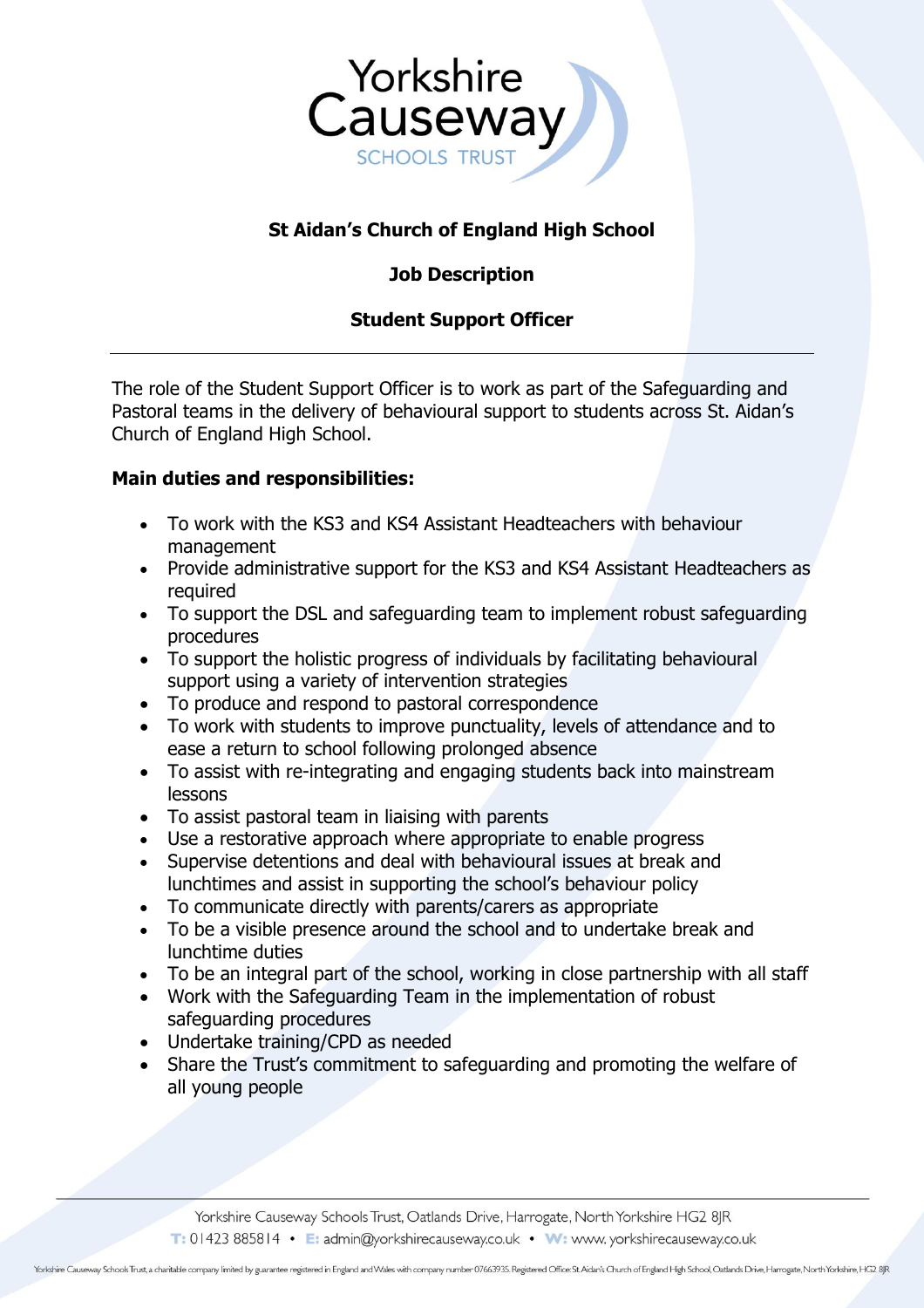#### **Monitoring and Assessment**

- To be responsible for keeping and updating records as agreed, contributing to reviews of systems/records as requested
- Provide support for the safeguarding and child protection procedures including updating CPOMS
- To use systems to support the monitoring of punctuality and attendance

#### **General**

- Establish and maintain good relationships with students and staff
- To ensure all pupils referred to you have equal access to opportunities to learn and develop
- To undertake training as and when appropriate
- Any other duties as deemed reasonable and commensurate with the Grade

#### **Person Specification**

To be able to undertake the duties in the job description, applicants should possess the following knowledge and skills:

#### **Essential**

- Empathy with, and for, young people in need of support
- Effective, non-judgemental, listening skills
- A good understanding of Safeguarding and Child Protection routines
- The positivity to enable young people to move forward in their lives
- The capability to deal with sensitive information in a confidential manner
- The capacity to remain calm under pressure
- The ability to use own initiative and flexibility to cope with the unexpected
- Ability to form and maintain appropriate relationships with children and young people, whilst fully understanding adult/child boundaries
- An ability to diffuse conflict
- An excellent level of written and spoken English
- Strong ICT skills in handling data and typing reports
- Excellent interpersonal skills both in working relationship with young pupils and in forming effective professional relationships with a wide range of contacts whether in person, by telephone or using on-line tools.
- Excellent organisational and time management skills
- The ability and willingness to work constructively as part of a team